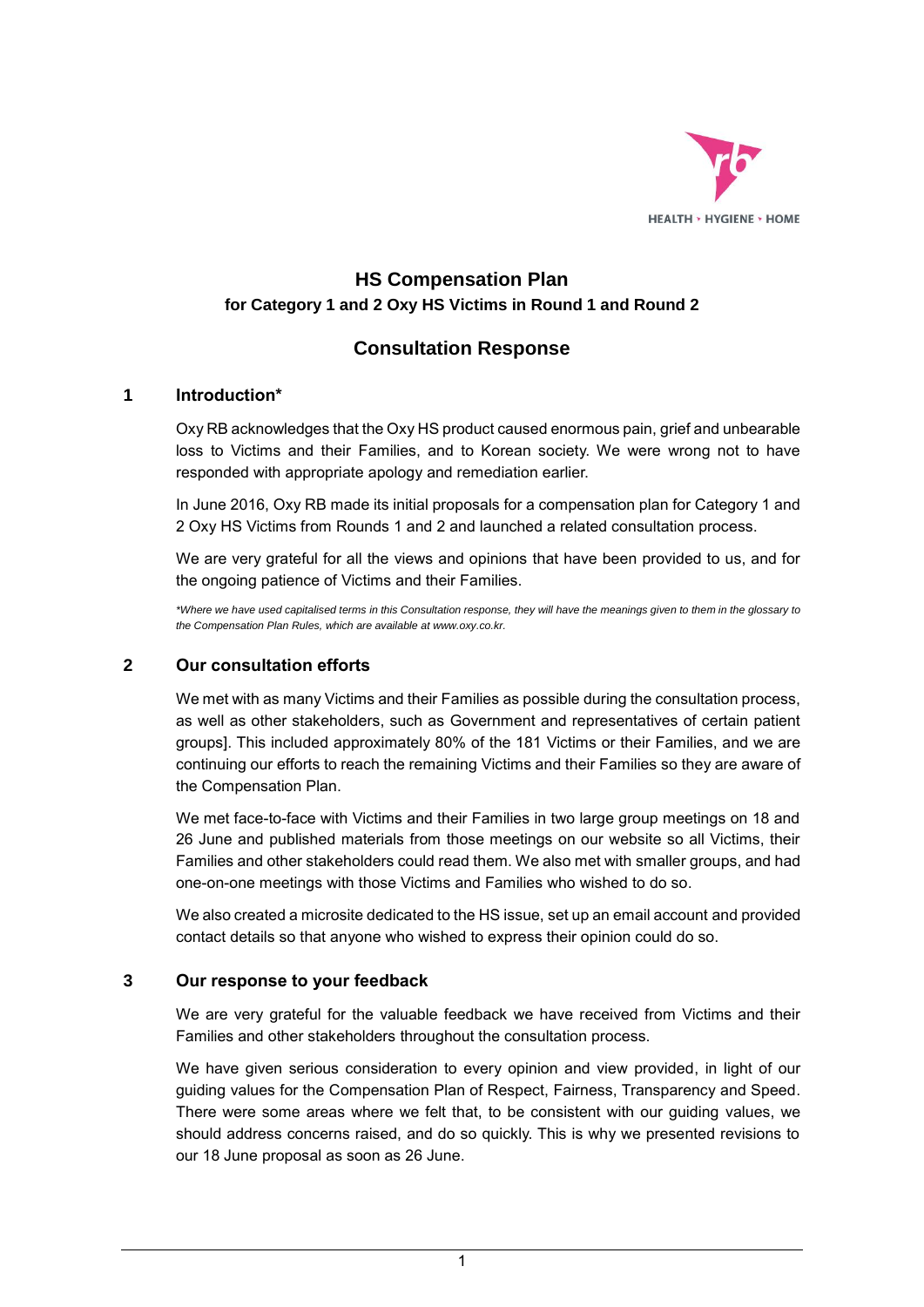We have summarised the key messages we received below. We have also explained how we have sought to reflect them in our final Compensation Plan.

#### **3.1 Compensating for your mental distress**

You told us that while no amount of money could bring back your loved ones, the amount of compensation we had proposed to pay for your mental distress was not appropriate given the enormous pain, grief and unbearable loss to Victims and their Families.

You also told us about many tragic cases which have impacted Families. Just a few include the loss of housewives who were the centre of the family, injuries which affected mothers who were expecting a child causing both them and their Family significant additional distress, and the breakdown of family relationships due to the unbearable loss the Oxy HS product caused.

We considered carefully whether we should offer more compensation for the mental distress suffered in these specific cases. However, we concluded that it would be fairer to simply increase the amount of compensation that propose to pay to all Victims and their Families to make our apology more meaningful.

You also asked us not to draw fine distinctions between the distress experienced by each individual Victim and their Family because all Victims and their families, as well as Korean society, have suffered as a result of the HS issue. This means that we are proposing to pay at least KRW 150 million in relation to any Victim, and in cases where a child has been lost or severely injured we will pay a higher sum for mental distress which will be incorporated into a lump sum payment of KRW 1 billion.

#### **3.2 Recognising child potential**

You asked us to recognise the exceptional trauma associated with the loss of children, or children who suffered a severe lung injury as a result of the Oxy HS product.

Considering the gravity of the situation and years of delay, we have increased the amount of compensation we propose to pay where children have died or been severely injured to acknowledge the loss and the dreams you held for them and the impact on the Family.

In these cases we propose to pay KRW 1 billion (to cover mental distress, loss of income, past medical and care expenses and interest).

#### **3.3 Recognising the impact on Families with multiple Victims**

Your feedback highlighted that there are multiple Victims in some Families, which has caused the other members of that Family to suffer greatly and repeatedly in relation to their loss, or who have to care for injured Victims.

We propose to recognise this suffering in our Compensation Plan. Where Claims for compensation are made by more than one Victim in a Family, we will propose to pay an additional KRW 50 million to reflect the mental distress suffered in these cases (to be split equally between the Claims relating to the Victims within that Family).

#### **3.4 Our approach to multi-users**

You gave us your view that we needed to minimise the burden on multi-user Victims. Your wish was for these Victims or their Families to be able to claim full compensation under the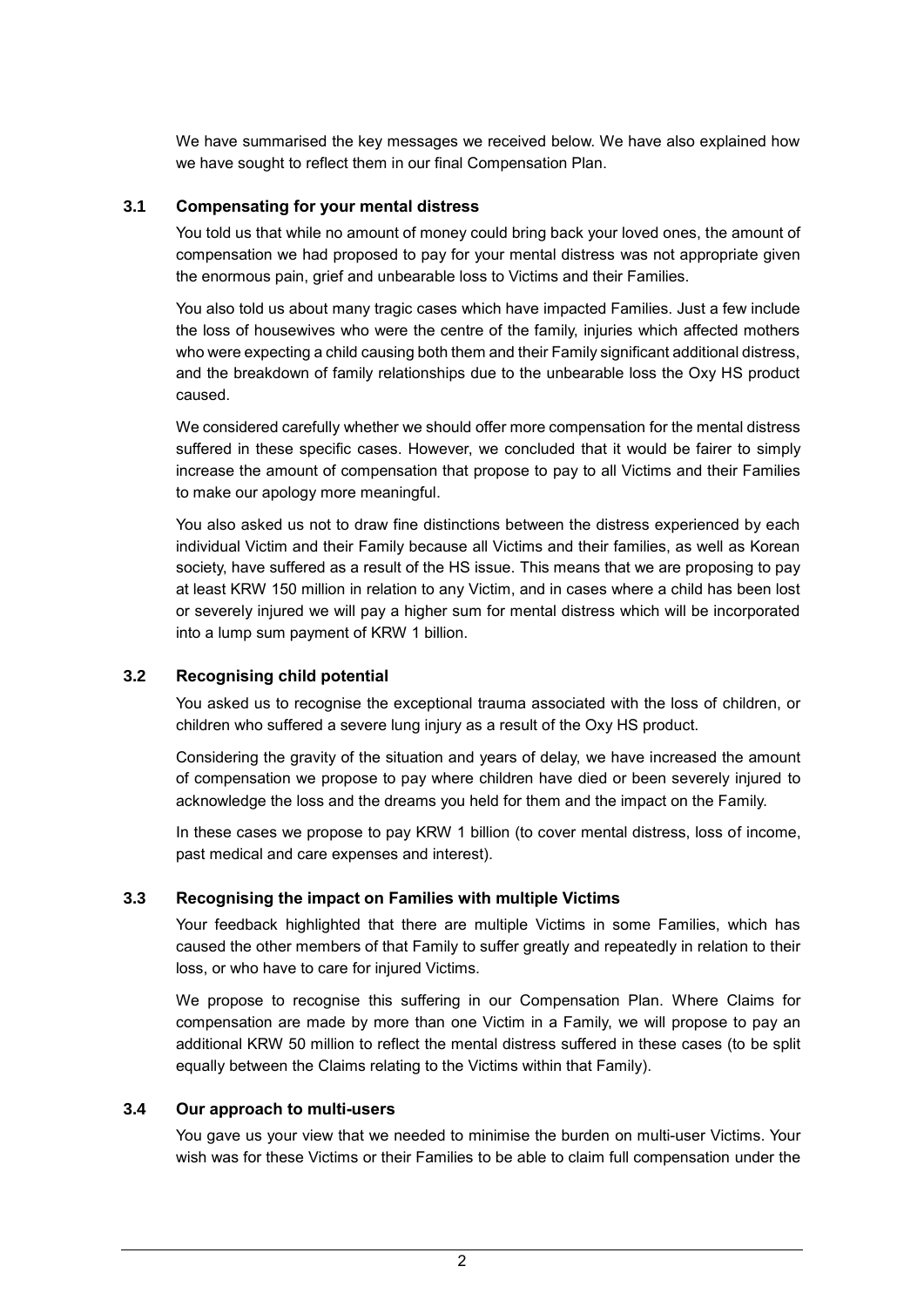Compensation Plan to help them bring closure to the HS issue, even where they used other HS products.

Guided by our four values, we recognize that Victims and their Families have already endured such enormous pain and suffering, and we wish to take this opportunity to lessen their burden. We propose to compensate multi-user Victims and their Families in full provided they assign to us any claims they have against other persons for compensation in relation to the HS issue.

Oxy RB intends to continue its efforts to find an industry resolution to the multi-use issue, and remains committed to offering a fair and transparent compensation plan for later rounds by reference to their particular circumstances, provided such an industry resolution can be achieved.

#### **3.5 Interim Support Payments**

We asked whether those Victims and their Families who had not already entered into a settlement with us would like to receive an advance payment.

You indicated that while many people may not wish to receive such a payment, there are some Victims and Families who would find it useful. We propose to all Victims and their Families who have not settled with us (and who have not received compensation in relation to their injuries or death from another source) already, upon their request, receive an advance Interim Support Payment of KRW 50 million after they have registered for the Compensation Plan.

#### **3.6 Meeting your Future Medical and Care Needs**

You told us that you wanted us to build a comprehensive plan for Future Medical and Care needs of injured Victims. We have listened to this, and if the Victim is living at the time of his or her Claim, we will propose provision for that Victim's Future Medical and Care Needs. Oxy RB is seeking to work with the Korean Government to ensure that Victims' Future Medical and Care Needs are provided for and that this works in a way which minimises the burden on Victims.

Some injured Victims told us they would prefer to receive a one-off lump sum to cover their Future Medical and Care Needs. We are concerned that this may not be in the best interests of all Victims. This is because by accepting a lump sum you would lose your right to access publicly funded healthcare. In addition, even if there is a change in circumstances (such as a new treatment or increased healthcare costs) those who had received a lump sum would not be able to come back to us and ask for further compensation. For this reason we have decided not to offer this at this stage. However, if in certain very specific cases a lump sum may be appropriate, then we will consider this.

#### **3.7 Supporting your choice to seek independent legal advice**

Our initial proposals required you to appoint a lawyer to advise you when you make your claim under the Compensation Plan. The Compensation Agreement that you will need to sign with us so we can pay your compensation is a legal document, and will affect your legal rights, and so we felt it was important you had an advisor who could help you understand your options.